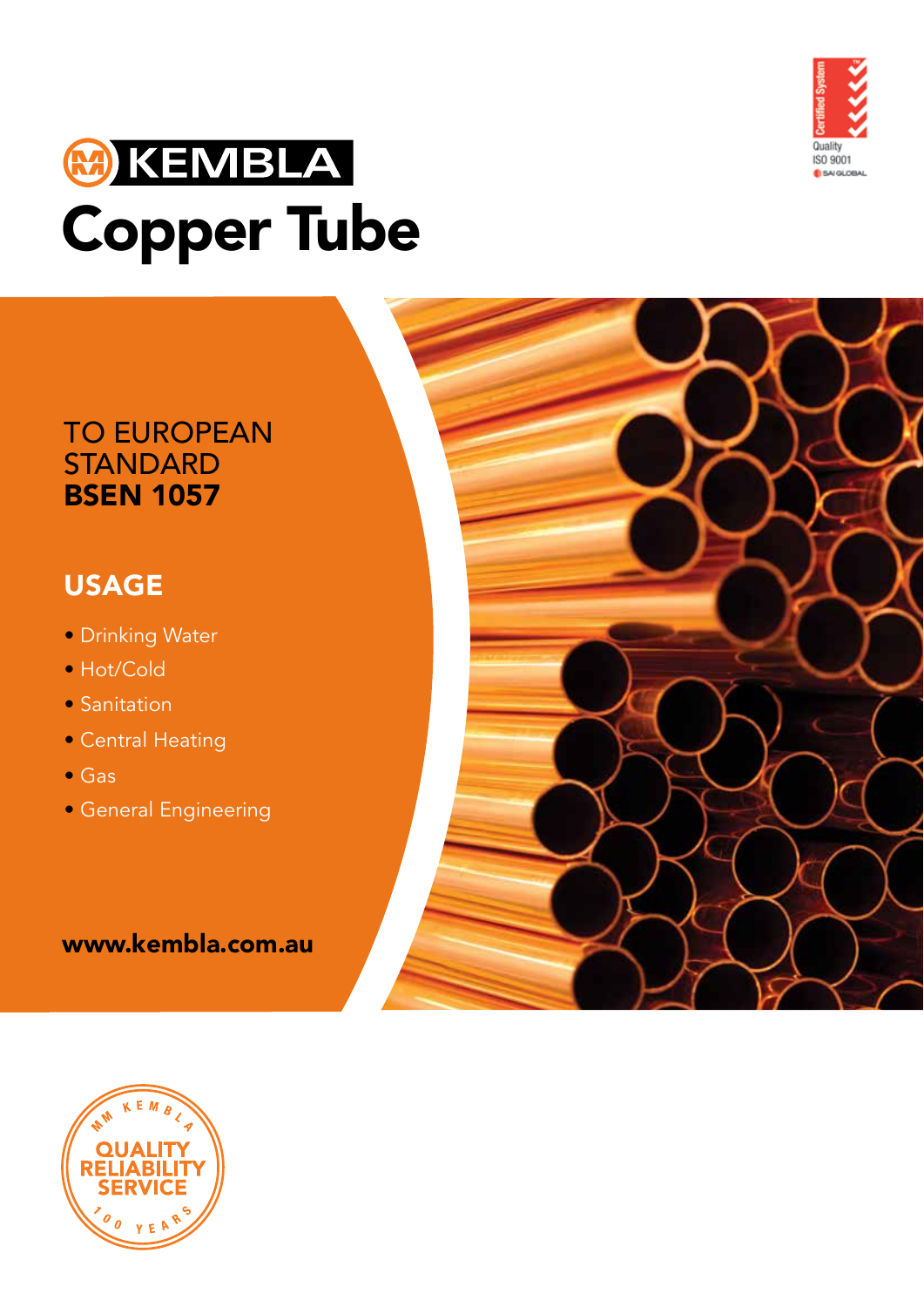# **KEMBLA Copper Tube**

MM Kembla has been providing our customers with the highest quality and most reliable products and services for over 100 years. Established in 1916, MM Kembla is Australia's only copper tube manufacturer. Still operating from its original site at Port Kembla, NSW Australia, MM Kembla remains the most highly regarded supplier of copper products including tube, fittings and accessories. Extensive technical knowledge combined with stringent in-house quality controls and testing with an ISO 9001 certified quality management system, MM Kembla has developed a renowned reputation for quality, reliability and service.



### COPPER TUBE

KEMBLA® copper tube is manufactured to a variety of international standards, including Australian, British/ European, American and New Zealand, and is suitable for different applications such as plumbing, gas, air conditioning, refrigeration, medical gas, and general engineering applications.

The MM Kembla EN 1057 product range is suitable for drinking water purposes, both hot and cold, sanitation, central heating, gas and general engineering applications. The Kembla range is available in half hard and hard drawn tempers and is supplied in diameters from 15mm to 267mm diameter, and in a variety of wall thicknesses to meet the old Table X and Table Y requirements. Standard lengths of 5.8m are manufactured to facilitate ease of containerisation and stock of EN 1057 is held in Port Kembla, Australia.

MM Kembla has been supplying EN 1057 for over 50 years and is the market leader throughout South East Asia. MM Kembla also exports to distributors in many countries around the world for immediate delivery.

All tubes are fully certified by testing authorities in Australia, Hong Kong, Singapore, Malaysia, the Middle East and the United Kingdom and are guaranteed with a 25 Year Warranty.

All KEMBLA® tubes are lead-free and meet the stringent testing requirements of AS 4020: Materials in Contact with Drinking Water, of which a Certificate of Conformity is shown on our website.

### PLASTIC COATED COPPER TUBE

MM Kembla has developed Kemlag Plus® and Kemline Plus® pre-insulated polyethylene covered copper tubes for a variety of applications including burying in corrosive soils, laying under floors and concrete slabs (where approved), chasing into walls, exposed or aggressive environments and for reducing noise transmission. The white covering is all Low Smoke Halogen Free (LSHF) and is suitable for continuous operating temperatures up to 90°C.

KEMLAG PLUS<sup>®</sup> insulation is internally grooved to entrap air and provide a thermal barrier. It is suitable for both hot and cold water plumbing and is useful in preventing condensation.

KEMLINE PLUS® is suitable for cold water applications and may be concealed or exposed to aggressive environments. This product is useful in preventing condensation and is also suitable for gas line installations.

MM Kembla has developed a new Fire Retardant polyethylene jacket that is available in both Kemlag Plus® and Kemline Plus® that is often specified in fire-sensitive locations. These products are approved to BS 476 for Spread of Flames and BS 6853 for Toxic Emissions and are also useful in preventing condensation.

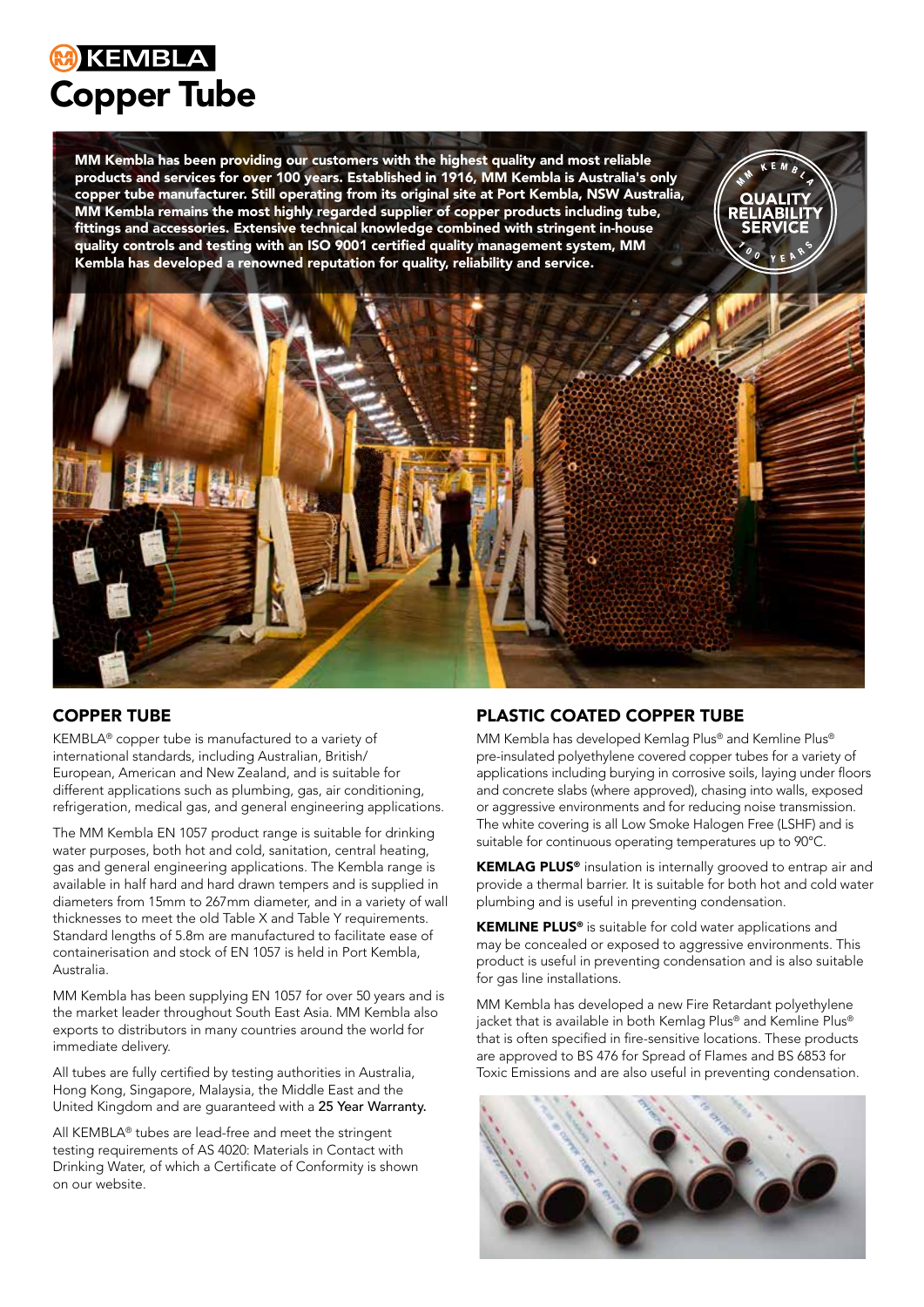# **M**<br>KEMBLA **Copper Tube**

### KEMBLA® EN1057 COPPER TUBE (MARKED AS TABLE X)

| <b>PRODUCT</b><br><b>CODE</b> | <b>OUTSIDE</b><br><b>DIAMETER</b><br>(mm) | <b>WALL</b><br><b>THICKNESS</b><br>(mm) | <b>ANNEALED</b><br>(kPa) | <b>SAFE WORKING PRESSURE*</b><br><b>AS SUPPLIED</b><br>(kPa) | WEIGHT/<br><b>LENGTH**</b><br>(kg/5.8m) | LENGTHS/<br><b>MASTER</b><br><b>BUNDLE</b> | <b>KEMLINE</b> | <b>LAGGED SIZES</b><br><b>KEMLAG</b> |
|-------------------------------|-------------------------------------------|-----------------------------------------|--------------------------|--------------------------------------------------------------|-----------------------------------------|--------------------------------------------|----------------|--------------------------------------|
| T20942                        | 15#                                       | 0.7                                     | 4500                     | 5870#                                                        | 1.63                                    | 200                                        | ✓              |                                      |
| T14274                        | $22*$                                     | 0.9                                     | 3920                     | 5120#                                                        | 3.09                                    | 100                                        | ✓              |                                      |
| T14312                        | $28*$                                     | 0.9                                     | 3060                     | 3990#                                                        | 3.98                                    | 50                                         | ✓              |                                      |
| T14215                        | 35                                        | 1.2                                     | 3270                     | 5150                                                         | 6.61                                    | 50                                         | ✓              |                                      |
| T63593                        | 42                                        | 1.2                                     | 2710                     | 4270                                                         | 7.98                                    | 50                                         | J              | ✓                                    |
| T21972                        | 54                                        | 1.2                                     | 2090                     | 3300                                                         | 10.33                                   | 30                                         | ✓              |                                      |
| T82474                        | 66.7                                      | 1.2                                     | 1690                     | 2660                                                         | 12.81                                   | 25                                         | ✓              |                                      |
| T62228                        | 76.1                                      | 1.5                                     | 1850                     | 2920                                                         | 18.24                                   | 20                                         |                |                                      |
| T17265                        | 108                                       | 1.5                                     | 1300                     | 2040                                                         | 26.04                                   | 10                                         | ✓              |                                      |
| T84302                        | 133                                       | 1.5                                     | 1050                     | 1650                                                         | 32.15                                   | 10                                         |                |                                      |
| T82432                        | 159                                       | 2.0                                     | 1170                     | 1850                                                         | 51.18                                   | 5                                          |                |                                      |
| T20105                        | 219                                       | 3.0                                     | 1280                     | 2010                                                         | 105.61                                  | $\overline{ }$                             |                |                                      |
| T20415                        | 267                                       | 3.0                                     | 1050                     | 1650                                                         | 129.08                                  |                                            |                |                                      |

### KEMBLA® EN1057 COPPER TUBE (MARKED AS TABLE Y)

| <b>PRODUCT</b><br><b>CODE</b> | <b>OUTSIDE</b><br><b>DIAMETER</b><br>(mm) | <b>WALL</b><br><b>THICKNESS</b><br>(mm) | <b>ANNEALED</b><br>(kPa) | <b>SAFE WORKING PRESSURE*</b><br><b>AS SUPPLIED</b><br>(kPa) | WEIGHT/<br><b>LENGTH**</b><br>(kg/5.8m) | <b>LENGTHS</b><br><b>MASTER</b><br><b>BUNDLE</b> | <b>KEMLINE</b> | <b>LAGGED SIZES</b><br><b>KEMLAG</b> |
|-------------------------------|-------------------------------------------|-----------------------------------------|--------------------------|--------------------------------------------------------------|-----------------------------------------|--------------------------------------------------|----------------|--------------------------------------|
| T <sub>14150</sub>            | 15#                                       | 1.0                                     | 6570                     | 8570#                                                        | 2.28                                    | 200                                              | ✓              |                                      |
| T76640                        | $22*$                                     | 1.2                                     | 5310                     | 6920#                                                        | 4.07                                    | 100                                              | ✓              |                                      |
| T91224                        | $28*$                                     | 1.2                                     | 4120                     | 5370#                                                        | 5.24                                    | 50                                               | ✓              |                                      |
| T19372                        | 35                                        | 1.5                                     | 4120                     | 6490                                                         | 8.19                                    | 50                                               | ✓              |                                      |
| T19364                        | 42                                        | 1.5                                     | 3410                     | 5370                                                         | 9.90                                    | 50                                               | ✓              |                                      |
| T54150##                      | 54                                        | 1.5                                     | 2629                     | 4143                                                         | 12.83                                   | 25                                               | $\checkmark$   |                                      |
| T51861                        | 54                                        | 2.0                                     | 3540                     | 5580                                                         | 16.95                                   | 25                                               | ✓              |                                      |
| T52931                        | 66.7                                      | 2.0                                     | 2840                     | 4480                                                         | 21.09                                   | 25                                               | ✓              |                                      |
| T65641                        | 76.1                                      | 2.0                                     | 2480                     | 3910                                                         | 24.15                                   | 20                                               | ✓              |                                      |
| T23043                        | 108                                       | 2.5                                     | 2180                     | 3440                                                         | 42.99                                   | 10                                               | ✓              |                                      |
| T14567                        | 133                                       | 2.0                                     | 1410                     | 2210                                                         | 42.70                                   | 10                                               |                |                                      |
| T14335                        | 159                                       | 3.0                                     | 1770                     | 2790                                                         | 76.27                                   | 5                                                |                |                                      |

\* Based on annealed temper at 65°C. \*\* Based on nominal diameter and thickness. # Manufactured in half hard temper, all other sizes are hard drawn.

## Developed and suitable for use with 54mm EN1254 KemPress Fittings and marked as "EN1057 KEMPRESS"



#### KEMBLA® COPPER FITTINGS TO EUROPEAN STANDARD EN1254

MM Kembla is a leading supplier and stockist of a comprehensive range of copper fittings conforming to a variety of applications and International Standards. KEMBLA® fittings are marketed under the famous KEMBLA® and K Tick brand marks.

KEMPRESS® fittings and tools are manufactured to be suitable for use with EN 1057 copper tube from 15 to 108mm.

KEMBLA® capillary fittings are manufactured in accordance with EN 1254 and are suitable for use with EN 1057 copper tube from 15 to 267mm.

### TECHNICAL SUPPORT

MM Kembla is renowned as one of the world's leading experts for technical support regarding copper tube and fittings. We invite hydraulic consultants, engineers, distributors and installation contractors to visit our website where we provide a comprehensive range of technical information.